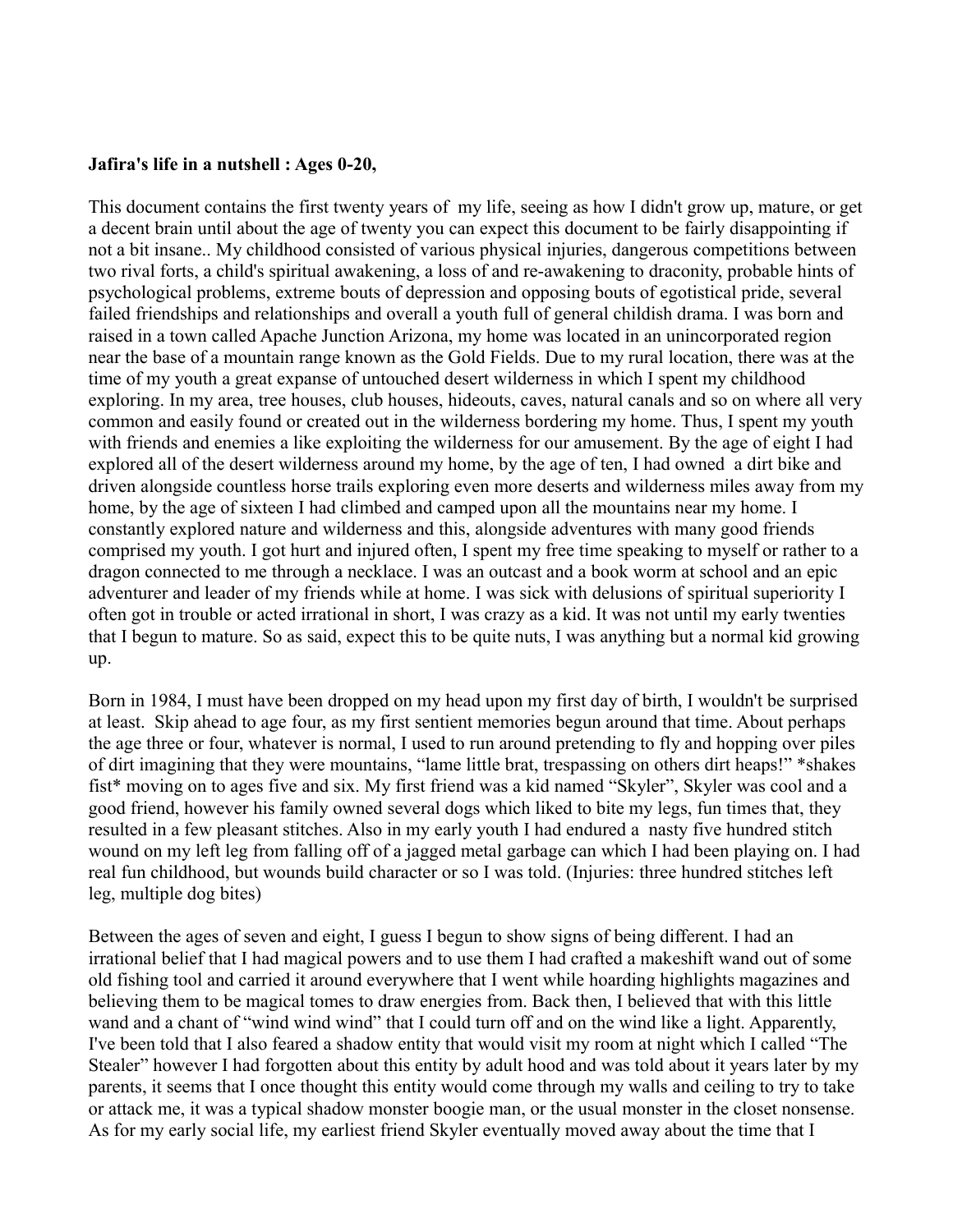turned seven and eventually I met some new friends across the street from my home. Their names being Jacob, Cory and Tyler. By chance, the first day that I met them they shot me in my left eyebrow with a BB Gun, it was a close call which just barely missed my eye, heh, fun first impressions, they were playing around in a large plastic tube and shooting it with their BB gun, when it was my turn I just happened to pop my head out as they were shooting the pipe.

Between the years, of seven and eight I also was involved in a bike wreck which almost disabled my Right leg. In that particular event I had completely destroyed my right knee cap by wrecking an over sized bike on the down hill slope of a newly paved road. This accident resulted in not only an obviously broken leg but required that I remained in a leg brace for a year. Meh, I assure you that it did wonders for my mental development and social life during second grade (sarcasm). (My Injury: A destroyed knee cap on my right leg, five hundred stitches)

Between the ages of nine and ten years of age I had plenty more physical injuries. For example, a nail through my cheek from falling out of a tree house, I broke my left collar bone (the  $1<sup>st</sup>$  of 2 times on my left side) by tripping over a weed during tag. I endured several more dog bites, got a couple twisted ankles and had countless little bike wrecks. Blargh you're probably thinking to yourself, "That freak Jafira was the most accident prone kid that I have ever seen." You'd be right. Somewhere around this time in my life, roughly around the age of nine, I went on a family vacation to a place called Rocky Point down in Mexico south of Arizona's border. While on the beach, vendors typically sold jewelry, fireworks and miscellaneous cultural trinkets. One of these vendors just happened to be selling a necklace, it was a dragons claw holding a dark marble which had colors resembling a burnt metal, oil in water, or anything else that would imply a rainbow effect. Prior to seeing this pendant, as far back as I could remember, I had always still had a feeling of kinship or association with reptiles, particularly snakes and lizards which were local reptiles, but upon seeing that dragon claw necklace something snapped inside of me and I had to have it. I begged for it and my parents eventually purchased it for me. Thus pin pointing the exact point when that kid (I) went truly insane.  $\lambda = \lambda$ 

Quickly little nine year old hoodlum Jafira found that while wearing that dragon claw necklace, he could communicate with a black western dragon inside his mind. This is what I now consider to be my awakening, with that dragon necklace acting as the trigger. This dragon lived inside me, the necklace was only sort of a tool for me to notice him and for him to communicate with me through, it was a focus of sorts and doubled as a sort of battery for him. Back then, in the beginning the dragon mostly just criticized me and tried to teach me to have some pride and confidence. I spent a lot of time alone asking and answering questions with him speaking in my mind. He'd spend a lot of time trying to help me and trying to get me to better myself, telling me that I should be more restrained and to try to stop being reckless and careless. He claimed that magick was real and that all things were possible for me, but only if I believed that they were. He'd go on to teach me that I could never die, only my body would, that I was here for a reason. I'd question him constantly and he would always claim or insist that he was not imaginary, but rather that I and him were one, that he was a different part of myself. That he was me in a different life and that he was sort of a partition of myself. This dragon in my mind would go on and on about all matter of philosophical and spiritual craziness which was often far over the head of a ten year old child.

The dragon in the necklace talked to me seemingly daily, mostly during walks and while I spent my free time exploring miles of endless desert and mountains around my home. The dragon taught me that by imagining energy in all things, that I could draw strength from my surroundings. I was often told to touch the dragon-claw pendant's marble against the elements of earth wind water and fire to keep it strong and that visiting and exploring natural and secluded areas was extremely important. He'd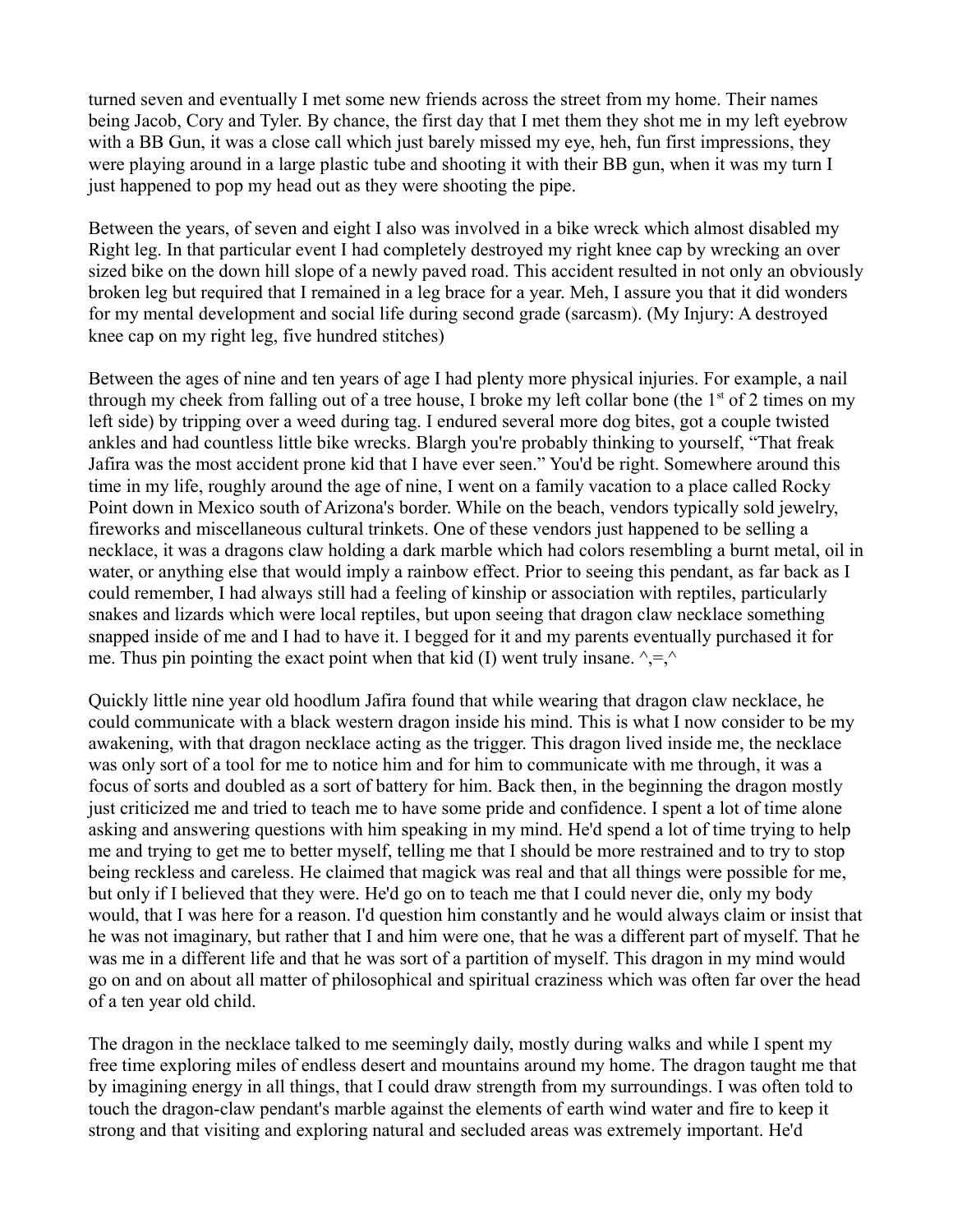constantly remind me that "I" was important, that spirits and other realms were real and that if ghosts or spirits ever came for me, that I could simply hold up my clawed necklace and the dragon would remove the threat. As well the dragon taught or tried to teach me all matter of other odd truths, but most of all, the dragon was my friend. I had plenty of real friends as well, mostly six or seven neighbor kids at any given time and even when I was with those other friends the dragon would still be with me, but he would ask that I keep him secret, he would often observe what we were doing and comment or complain, but no matter what, he was always there inside of me, watching, teaching and speaking. So long as I wore that dragon claw necklace, I was never alone.

It was also about this time that I learned of religion, as I would watch my friends wake up in the early morning to go to church and then come back hours later "changed" what games or discussions would have been okay or fun the day before, such as pretending to have magic, watching certain cartoons and so on would suddenly be wrong or sinful after they went to church. Through questioning them I'd learned that their church taught that my pretend magic, my necklace and most important to me of all, my dragon were all sin and that their God would send me to hell. This news devastated little ten year old me. "Why would their God awaken this dragon, and allow him as a friend and a part of my life only to take it all away and make me the same as everyone else? "Why would their God take away what made me special?" "If I used to be a dragon I'm going to be sent to hell? But that's not my fault, I must deny what I was?" The dragon in the claw tried to console me back then and explained to me that the real creator was different, that man uses the church to control its fellow man and that it was brainwashing and not truly of spirit. The dragon taught me to find ones own path, that their Yeshua had existed and was real as an incarnate being but that all spiritual beings can incarnate if they so choose, even the creator of all and that their was indeed an origin god, a source of all spirit, but that mankind uses religion for evil and for me to be free, that I would have to be with the creator in my own way and be what and who I was meant to be. In as such, the dragon would always remind me that mans beliefs were not my own, that I was special and not from this world but only visiting and to never let a church take away from me who I was.

At some point in elementary school, probably third grade, I broke some girls arm by pushing her off a bench (she insulted me, it was retaliatory..) this action resulted in roughly two years of "lunch detention" or no playground or recess. Instead, I was isolated during school lunch's and simply spent my lunch hour drawing pictures with my dragon. I mostly drew crude maps of my town with treasure marks at a prominent landmark known as Superstition Mountain. Superstition Mountain was a place that I had been called to visit as far back as I could recall. Other then the maps, I often drew pictures of a tower or castle alongside drawings of my necklace or doodles of snakes. When I showed educational improvement from reading the text in some of my Super Nintendo games (I learned to read playing FFIV) my parents decided to purchase for me every Goosebumps book available in order to encourage my reading. I read them all and still own most of them to this very day, but the dragon in the claw would constantly complain that the books were brain rot and of no wisdom. As a result of my dragons complaints I moved on to seek books containing uncommon knowledge, I found myself mostly studying the paranormal, particularly books on Atlantis, alternative histories, UFO's, ghosts, conspiracies and whatever other occult or paranormal speculations that I could find in my elementary school's library. As well I was heavily encouraged by my dragon to research more mainstream topics with an emphasis on astronomy, archaeology and martial arts books. Being unable to interact with my peers while at school, reading these types of books and discussing them internally with my dragon is how I spent my lunches for some two or three years time. Living in a religious town and believing my parents to be concerned about social appearances, I often kept these studies and interests these a secret.

While growing up together I and my dragon kept daily journals cataloging our discussions and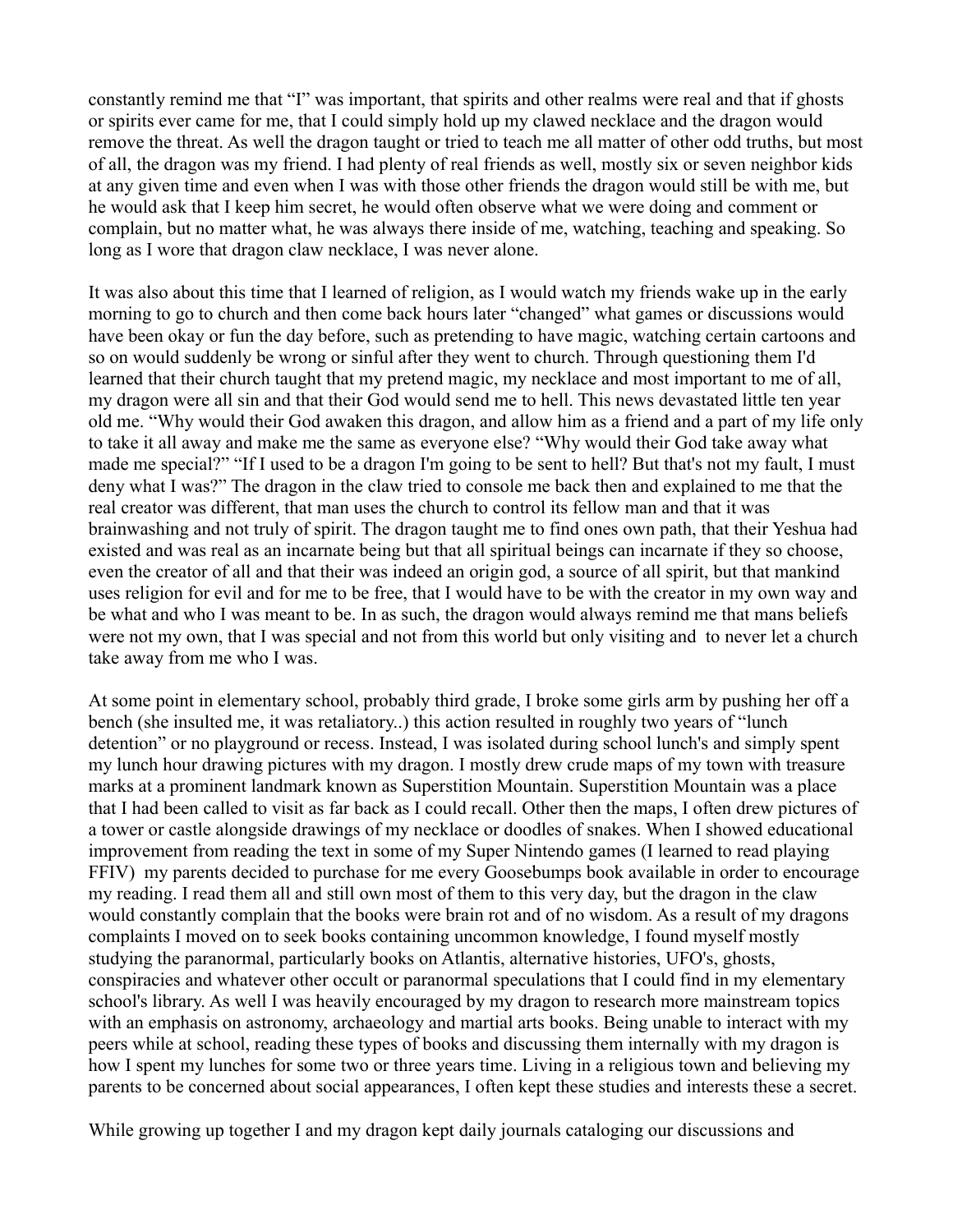activities alongside how our days went. We mostly just kept short lists of the highlights and notes from our discussions, mostly strange stuff. Sadly out of five or so journals only one survived into my adulthood and it mostly just consisted of gibberish, a few pages of made up words and their English translations, some accompanying made up writing, some made up energy techniques, a list of spells, a list of past life regressions dictated by my dragon listing seven lives and their cause of death. - (1. An ancient philosopher or scientist, killed in a fire, 2. a female prisoner in the dark ages, killed by starvation 3. A cat in the Renaissance era Europe killed by dogs, 4. a dolphin, natural death 5. a snake in a swamp, eaten by an alligator 6. A dragon, natural death, 7, my present dragon killed in its sleep, and all these accumulating into my present existence for which the dragon claimed that I was meant to observe mans decisions and experience life.) This is still all coming from some kids old diary and interactions with a silly necklace. My childhood was quite nuts. The delusions of a dorky kid, if I didn't have at least one surviving journal I'd say it was all made up.

In my social life, somewhere between the ages of nine and twelve my parents had built for me a large two story club house in my back yard. Imagine a tall slender tool shed, this structure was a large slender building with a flat roof, like a small wooden tower or a fort. The building had electricity ran out to it be an extension cord which powered an old black and white television, some digital clock stereos and of course both floors had electric lighting. I tried my best to deck the fort up with a medieval theme, I hung chains from the ceiling and had shields on the walls of the interior. I also armed the roof top with several buckets of throwing stones, I at some point sealed up the front entrance choosing rather to rely on a secret hatch on the roof and a draw-ladder which could be lowered and lifted by chains. There was also a boarded up window on the second floor, the board over the window could be popped out from the interior allowing for an escape if the ladder couldn't be lowered. It was an awesome and elaborate hide out for a kid just entering his early teens. My friends across the street also built an elaborate club house of their own and we got together and I declared "Club Wars!" to find out who's was better. As stated, my fort was well protected with a collection of wooden swords, buckets of throwing stones, containers full of jumping cacti and an assortment of "dust bombs" my friends had pretty much the same arsenal on their end and things got pretty aggressive at times, obviously dispite rules against actually hurting each other plenty of injuries had occurred for me and my friends I assure you. But for a child, those were amazing battles, wooden swords and shields in hand, charging through the barrage of flying stones and blinding dust to crush the enemy and take down their flag, the games were just epic.

I had somewhat envisioned the two forts as opposing kingdoms and successfully got all my friends into the fantasy. Every weekend me and seven or eight of my friends would have a little war, then we would spend the remainder of the week partying, hanging out and repairing the damage we caused. Both sides had an army. Usually it was myself and two or three of my friends vs a close friend called Joey and two or three of his allies. Every Friday evening after school and before a weekend battle I would typically stand on top of the roof of my fort and while holding up my clawed necklace to the heavens I would recite: "By the Power of the claw, the storm I summon symbolizes the defeat of my enemies, by the power of the claw I summon the wind, by the power of the claw, I summon the storm!" of something similar, then I would usually do a silly little dance by twirling around a broom handle like a baton or wizard staff's. The next evening would typically have a monsoon or lightning storm looming over the nearby Superstition Mountains, just as I had requested the evening prior. Those were very fun times for me. I used to love monsoon lightning storms back then and would often go out and dance around in them as a child, often envisioning myself flying through the clouds dancing, diving and dodging through the lightning in the sky as a black dragon.

Sometime prior my teen years, I had met my first girlfriend. She was a young blonde by the name of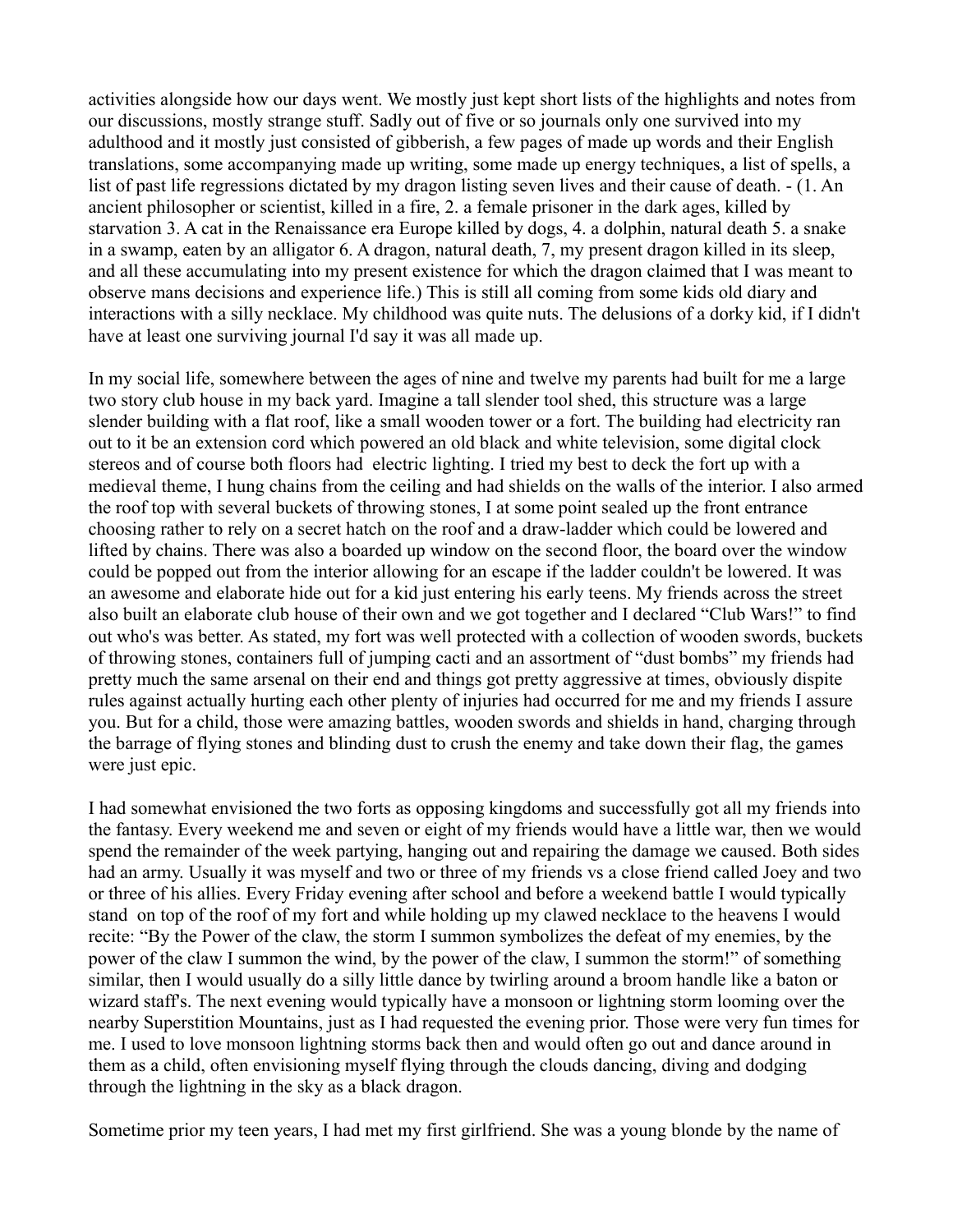Nicole, I felt that we had gotten close, but another girl, a brunette by the name of Amanda also had a crush on me. The girl called Amanda eventually broke into my club house and tagged it with love messages written in a marker. The girl I liked called Nicole came over on a later visit and saw the messages, she crossed them out with her own marker and wrote her own love notes. Inevitably these two girls, Amanda and Nicole had a confrontation with me outside of my clubhouse. I brought them both inside and tried to negotiate with them in one of those "can't we all be friends" type moments. However the answer was "No dice", they both got upset and tied me to a chair in my club. They demanded I choose, I said I didn't want to hurt anyone's feelings, so they both sort of called me a jerk and said that they were dumping me. One of them stole a little treasure box of plastic jewelry (my forts treasure), during that scene as well as took some other possessions of mine. They turned off the lights and ditched me. (I wasn't even dating the Amanda chick, how could she claim to dump me?  $0, =0$ ) Rargh, somehow I wiggled out of my restraints and eventually got over it. A few months later I started going after a brunette that I had met at school whom also went by the name of Nicole. But a rival in love by the name of Cody had beaten me in a series of competitions for her affections. Eventually after all the drama I had gone through, I sort of figured at that point that I would take a break from girls. Thus I just went back to playing video games, exploring with my dragon and fighting my silly club wars.

Moving on, many of my childhood years were influenced with recurring and sometimes odd dreams concerning me as a dragon, most of them were simply of me as the black dragon in the claw flying over mountains and forests and sometimes frighteningly of me as the dragon getting killed. I had one or two dreams growing up which were of me as a green female dragon which I often ignored as it always made me feel uncomfortable. I had a couple dreams of me as the black dragon near a lake and a few sleeping in forests and so on. They were usually just the same recurring dragon dreams with different variations of the same themes. I however also had one very vivid dream shortly after my failures in dating relationships. This vivid dream, now considered a wish fulfillment vision, was for many years of my life, considered to be a prophecy or symbolic vision of a future event. In the dream I was a human, still eleven or twelve years old and entering into a palace or pink tower structure like one of those corny Disney castles. I remember to this day that the building was surrounded by grassy plains and the buildings courtyard was decorated with fountains and springs. Once inside I remember I was approaching a throne where a young blonde greeted me as her love, she said that I was a dragon and so was she and that we were together again and that she loved me. From there, I and the girl exited the weird castle, she becomes an adult dragon, I become an adult black dragon as well and the two of us flew and danced in the sky until the dream ended. From the day of that dream onward, I had spent a large portion of my teens and young adult life searching for the girl from that dream having assumed her to have been a reincarnation of a past life mate that I was meant to find in this world. I nicknamed her Rikara but I never found the girl and sadly I gave up my search about the age of twenty three.

There is not too much else of relevance from my early years, the main highlights were that between the age of nine through twelve was when my first draconic awakenings were triggered by that dragon claw necklace. I am sure that I also got hurt a hell of a lot in those years. I know that I got my ass kicked on a daily basis during my early school years as a result of having a slobbery lisp or speech impediment as well as being injured all the time. I know that I got bullied because I was awkward from not being allowed on the playground with other kids for a couple years. As well, I was always called a faggot, gay, queer, and a retard because I was often dressed in cheap or second hand clothes. Between my clothes, my voice and the fact that I was often injured or in a cast, I become a prime target. Bullies were good at finding reasons and I was a loser when I was as a kid. Sadly my weekend friends mostly went to other schools so I was good prey. It was just the typical school hierarchy and things went on that way until I eventually gained some muscles and changed my look years later in High school.. As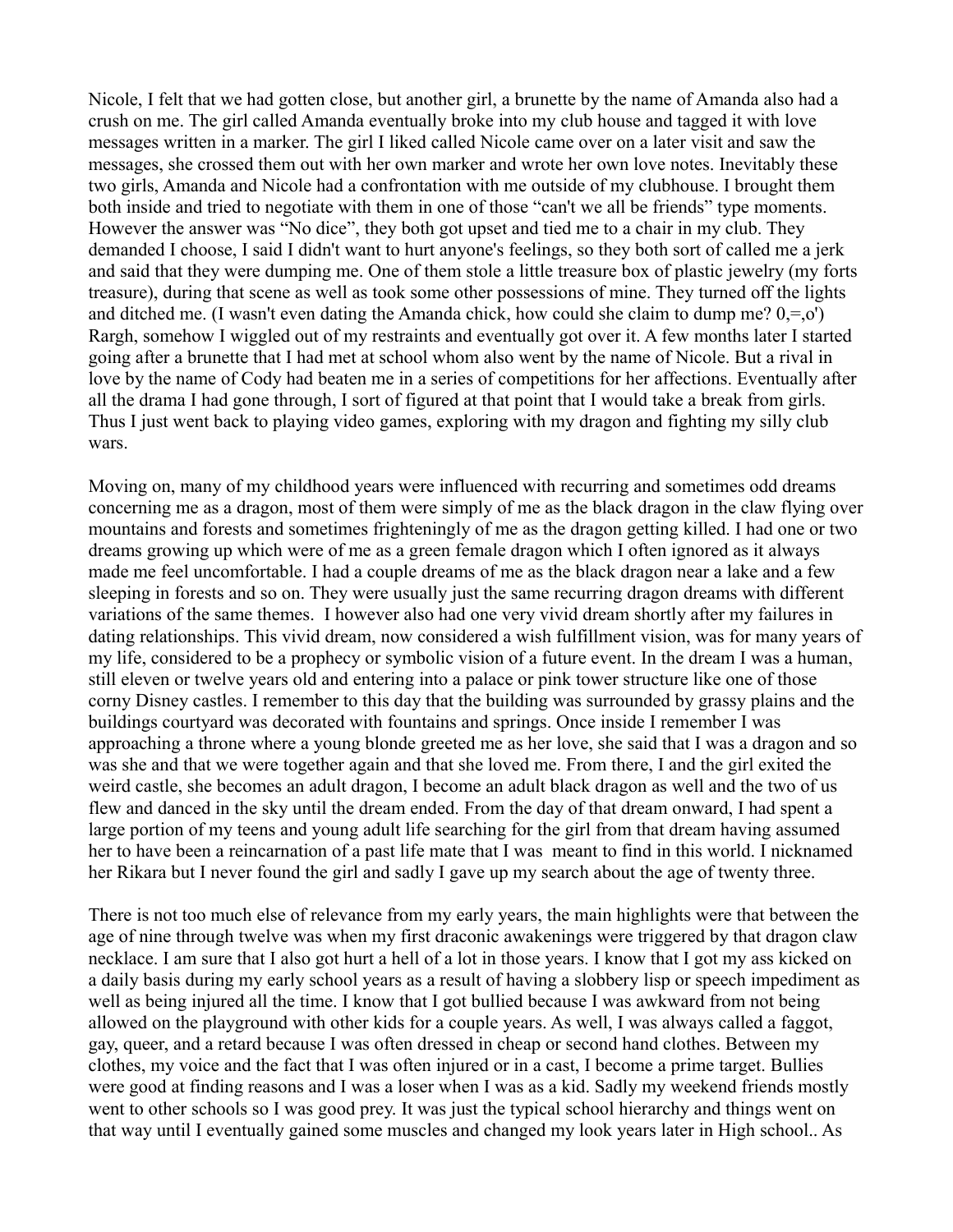for how my draconity effected my social and family life? Well, it didn't nobody ever knew about it, Ever. My dragon warned me from my first interactions with him that it was too dangerous to share my secret, so I never did, not with anyone, ever. Not my parents, no my friends. Of particular concern was the worry that my father seemed to prefer strict normality and did not have interest in anything to do with fantasy, pretend magic or general silliness. So overall thanks to my dragon ordering secrecy, most of my interests and occult philosophical studies were all done in secret, either while alone at school or in the seclusion of my clubhouse. My childhood journals became at the time a vent to at least write about my dragon, the books he had me read and my conversations with him. To be honest I don't think I even let on that I liked dragons until my parents divorced during my mid teens.

Some time in my early teens I broke my right arm jumping off of some cliffs at the Salt River near the city of Mesa Az. It was at a section of the river called "Phon D Sutton". After I broke my arm I confronted my father with the news and he took me home, but not before first bringing me with him to buy a frozen chick and some groceries at a local store, I kind of think he was in denial of what happened, or perhaps dreading yet another medical bill, regardless the circumstance I went shopping for a time with an obvious broken arm. When I eventually did get to a doctor I had to have my arm set in a cast and it remained in this cast for a couple months. Amazingly the day after I had the cast removed from my arm, I immediately wanted to celebrate with a bike ride along some old horse trails in the nearby deserts, I quickly aired up my bikes tires and begun the journey of my victory ride! Unfortunately I made it about a yard from my homes drive way before my bikes chain fell off. Although the bike didn't have a lot of momentum at the time I begun to slip off the bike at a slow speed, so I instinctively through my arm out to catch myself from hitting the ground. I successfully caught my self from falling with the newly healed arm, but that caused it to break. It was but amazing and depressing how my luck worked out. I broke my arm on the same day that I got it out of the cast. So yeah, the doctor and my father were so annoyed with what happened that they put a titanium plate in my arm to keep me from screwing it up again. I also somehow found a way to break another collar bone around that time  $(1<sup>st</sup>$  Right side) in a separate bike wreck.

As well, about this time, towards the end of that year 1996 I think it was, I had received an all terrain cycle or "three wheeler" as a Christmas gift. The ATC was unfortunately far to big for me. I was tall and scrawny at the time so there was no way for me to safely use the device. Instead I drove a smaller and better handled mini bike that I had received alongside the three wheeler. Still sometime in early 1997 I had somehow gotten that behemoth trike started and with a desire to brave my fear of it, I hopped on and drove off without telling anybody, I rode the unwieldy ATC a block from home to where some school bullies lived and were playing baseball in the street. In a show of spite I did a victory lap right through the middle of their game flipping them off while trying to be an ass, it was finally my chance to get revenge for them hurting me in the past. But the vehicle I driving was too fast and to large for me to handle and flipping them off weakened my control. While doing a U-turn to return home I ran over a stone that caused the bike to swerve, I was moving too fast to regain control and the bike skidded into a large jumping cactus flipped up and rolled over me. At that point, between the realization that I was going to crash and the actual event, all time briefly slowed to a stop and my entire life had flashed before my eyes, in that brief second I thought to myself, "so this is it, I'm done here, I'm going to die." I closed my eyes, and accepted my death. The next thing I knew I heard the grinding of metal as I hit the cactus at around a max speed of 30mph, the trike flipped over and landed on top of me before rolling off my body and on to its side.

At that moment, the dragon in the claw spoke in my mind, "Open your eyes! You're not going to die here!" I opened my eyes, and struggled to breath, the wind was knocked out of me but I was alive. "Get up!" the dragon yelled. I stood up and stumbled around dazed, a jumping cactus was stuck in my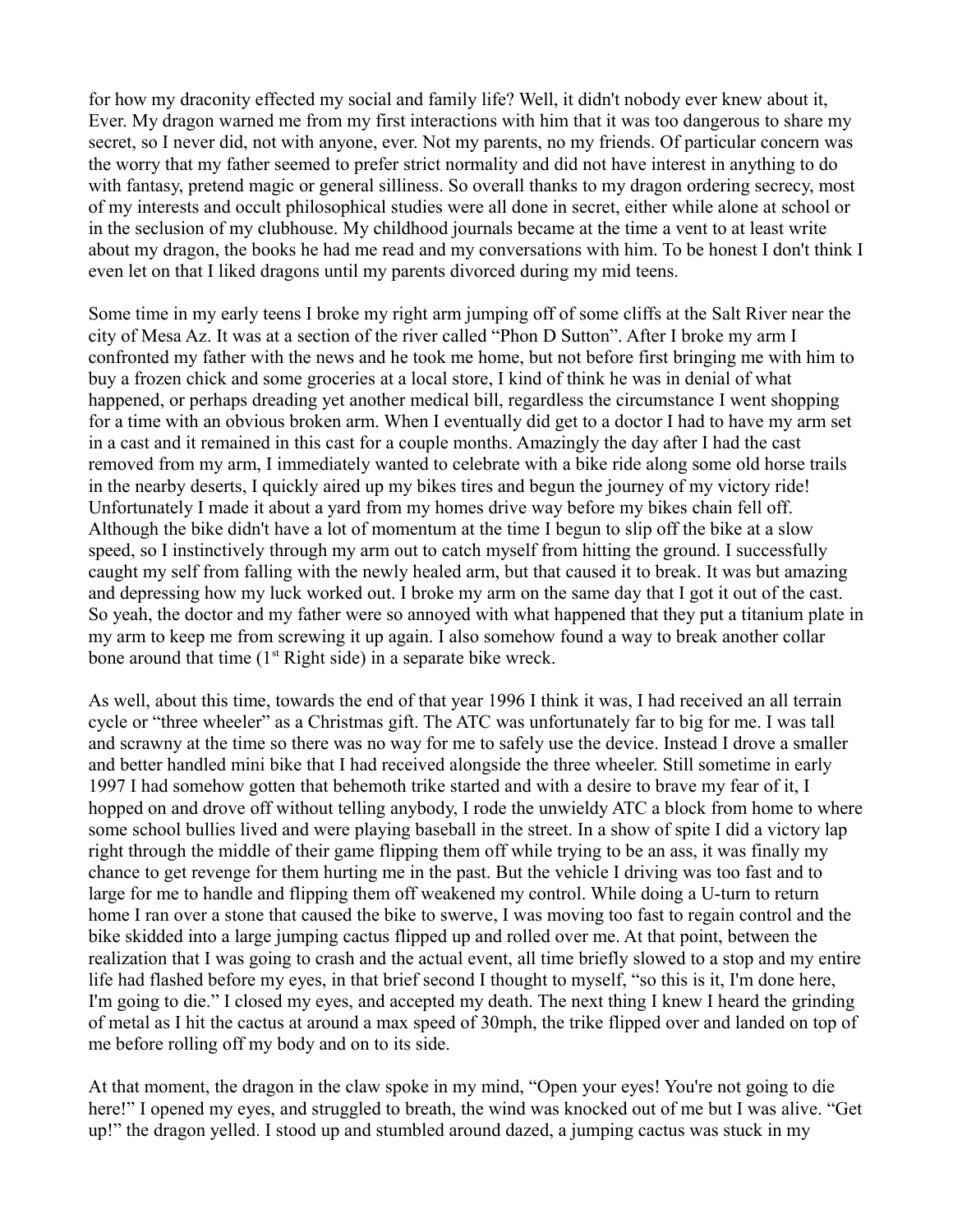eyebrow, I pulled it out of my face and accessed my condition, I couldn't breath and my right collar bone was broken again. (2<sup>nd</sup> time Right side). About that time the bullies and kids that I had mocked had arrived at my crash site. I was worried because my trike was laying on its side and still running while leaking gasoline. I walked over to try to flip the cycle over but I was restrained by those who had come to my aid. The dragon requested through my speech that the bike at least be turned off, but by that point it had apparently stalled on it's own. From there my dragon kind of took control of me at that point. The paramedics arrived about ten minutes from the time of my wreck and as I or my dragon struggled to maintain my breath and maintain the situation the paramedics asked me a series of questions, I explained that I was fine, that my right collar bone had been broken for like the second or third time now and that I was winded, but overall unharmed. As I appeared well and in control the paramedics were preparing to take me home when one medic became concerned about my breathing and requested that I be taken to ER for analysis first. The medics led me into an ambulance, the dragon in the claw said I would be fine and then I passed out slipping into coma.

When I was revived weeks later, I had learned that both of my lungs had been punctured and that by all accounts I should never had survived or maintained consciousness as long as I had, that my survival had been a miracle of sorts. A couple of weeks later I returned home to my life, but all things were different from that point on. I had faced my death and lived, the dragon in the claw had saved me. Up until that point my life had been just a game, considering how accident prone I was and how vulnerable to persecution I was, I had figured that if the world didn't get me, Y2K or something would. I had somewhat planned for an early death and wasn't expecting to live later then the year 2000 at the latest. To be honest, prior to my accident I had somewhat believed that I was just here to observe and that life was just a show for my amusement. Earth had been up until that point somewhat of a fantasy world in which I drifted through. I felt that I existed as a tourist here and only to see what this world and time period was like and that I would just die, merge back with my dragon and move on to a new world. I had always planned, expected and anticipated that I would die young and move on. So I was shocked to see that I had survived what I had believed was meant to be my preordained death, I blamed the dragon spirit for changing my expected future, my higher self cheated and canceled my perceived destiny. So I was left with the simple question, "Now that I'm trapped here for a lifetime, what do I do now..?"

About a year later when I was around the age of fourteen, my parents marriage began to get tense due to the financial strain of my accident and they were continually incensed by irrelevant disagreements. They eventually begun the process of divorce, I myself was too busy trying to understand what my new purpose was in this world and for what reasons that I had been spared my death. The divorce of my parents was simply a curious drama for me, if felt like a dream or a sideshow to a greater story, the same could be said for my time at school and for my friendships at that time.. I got angry and tried to get rid of my dragon, ignoring him hoping he'd go away, but it was impossible. I spent my days and afternoons in the aging ruins of my childhood clubhouse watching tv and reviewing old journals from my past youth. I moved in to the building for a time, however by this point I had outgrown it and it was becoming painfully cramped and awkward. For the most part the year was uneventful, I injured my hand being stupid (I was exploring ina metal drainage pipe and slipped on jagged metal.) twenty stitches, but no more broken bones or punctured lungs. I just spent most of my free time with my dragon demanding knowledge of my purpose and my meaning of my life and his answer was always "to live and to observe, to learn" Overall there were no major social events that year. At some point I met a run away friend named Josh who had ran away from an abusive home to live with my friend Joey. I had a brief crush on a girl named Melissa, until her siblings stole my life collection of video games, gaming consoles, electronics and for good measure a Vespa motor scooter that I owned. Her family robbing me blind kind of killed the romance that I felt towards her real fast. The Vespa was found trashed in a ditch so I replaced it with a moped, life went on. Overall there wasn't much to report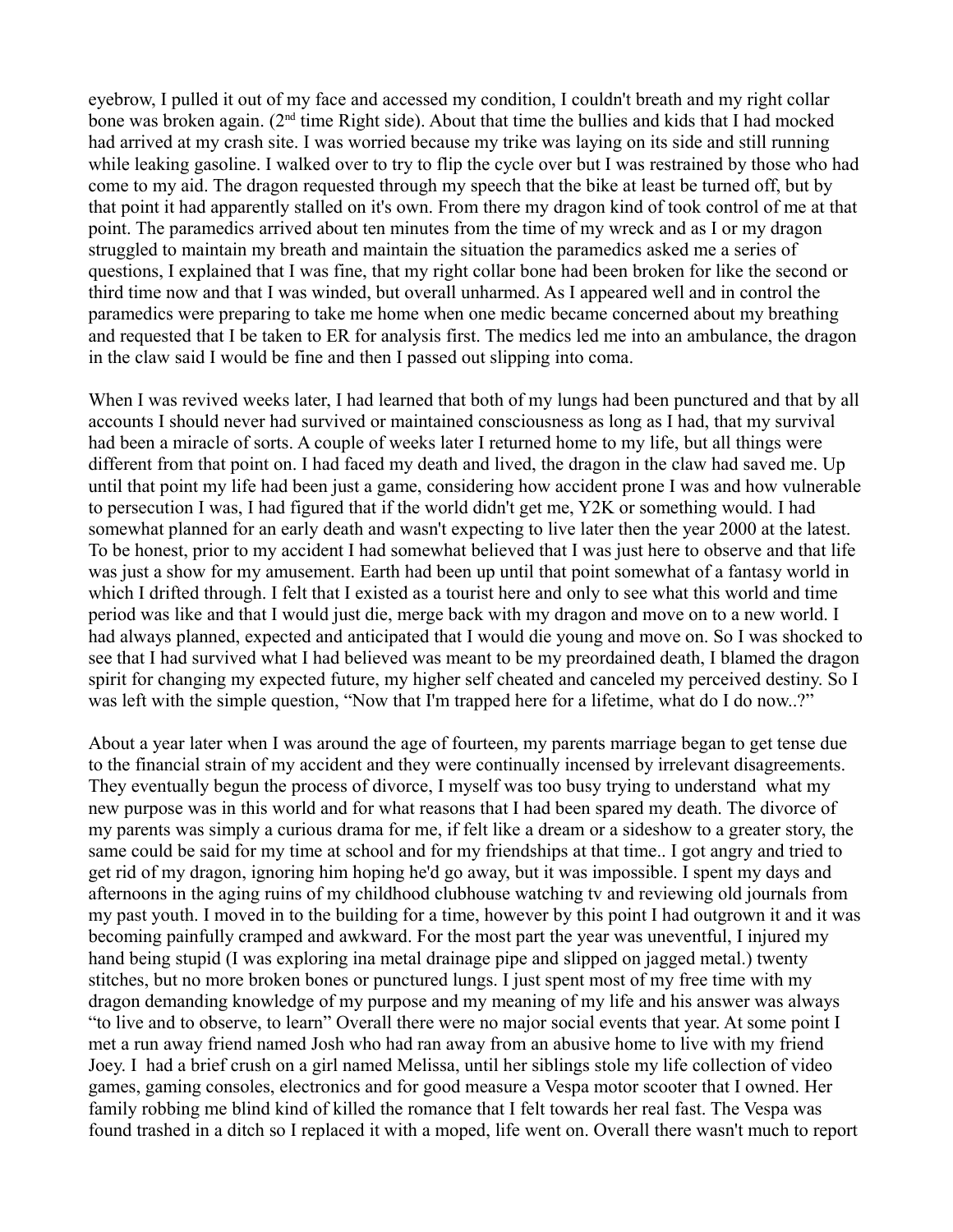for the years following my near death, just me pouting over the gift of life. I had gone to Vegas a few times, gone to the beach at Rocky Point a few times, camped a bit, but not much of substance really happened. Just my parents split, I reflected on my future and unsuccessfully suppressed my draconity for a few months thinking I had to "grow up", mostly it seemed that life and time went on as it always does.

Shortly after my families divorce, somewhere around my mid teens around the age of fifteen, my mother went mad with her new found freedom, ripping out the carpet from my childhood home, painting the walls various colors, selling our vehicles, spending her savings on horses and tropical birds, losing her job and prematurely retiring. My mother dated various strangers and scum in a drastic spiral downward, my father on the other hand, beginning from a fifth wheel trailer, begun to rebuild himself a new successful life, he started dating a new woman whom he eventually married, this woman had a son named Brandon. One night I was asked to babysit Brandon while my father went on a date with his mother. I agreed to do so and this kid Brandon introduced me to a cartoon called DragonBallZ, an anime which I would quickly grow to associate with myself due to the characters use of energy work. However, when I went home the next day after watching the little brat I had realized that my dragon claw necklace had slipped off of me during my sleep the night before and that I had apparently forgotten it when I left. I quickly jumped on my bike and rushed back to my fathers the next day immediately after school to retrieve the dragon claw. But by that time, it was too late. The ten year old child Brandon had crushed my most cherished and spiritual possession with a hammer in order to retrieve the colorful marble that the claw was grasping. In so doing, Brandon as far as I was concerned had killed my dragon, whom was already weakened by my earlier resistance to his presence within my mind. My dragon spirit was now dead...

Heart broken, I picked up the marble and what remained of the dragon claw and returned home. I built a little alter for it and hid it in my room, the dragon spoke to me a little longer and survived for about a week or two without the claw before he had faded from my mind entirely. In my dragons last speech he promised me that if I got a new necklace to act as a focus that he could return, then I lost him. I went into a deep depression from that point on, the year prior was a year of aimless wandering but this event was the final straw. The loss of my dragon resulted in the darkest period of my life. I had existed with my dragon for what felt like all of my life up until that point and I didn't know how to survive without him to guide me. I was a zombie for several months and my friendships and grades suffered greatly. Josh my runaway friend had moved in with me as a room mate of sorts a few months prior to the loss of my dragon claw. Because he was seeing me crushed and depressed as I was month after month, week after week, he became increasingly frustrated by my senseless and unexplained depression. He ordered me to grow up and living with him became progressively more tense as my depression caused daily confrontations. I decided I would stay out of his way and spent most of my free time mourning the death of my dragon and reviewing my childhood journals in the cramped and rotting ruins of my childhood clubhouse. Josh had eventually become so infuriated by my childish actions that one night while I was away, he rammed my mothers truck into the side of my club house tipping it over on to its side. Needless to say that all of the electronics and possessions which had been housed inside were either crushed or destroyed. Without means or friends to lift the building back up on to it's foundation the structure eventually collapsed and was no longer salvageable.

I drifted through life the remainder of that year 1999, aimless and depressed without purpose or meaning. I just got bummed, If my life was without meaning just by being a live, it was even moreso without meaning now that my dragon was gone. "Dragons were not real, I had no magic, the paranormal, Atlantis, ghosts and all else were false, all occult all philosophy and all spirituality was simply a deluded fantasy there was no god, there was not point, my body was weak the dragon lied" "I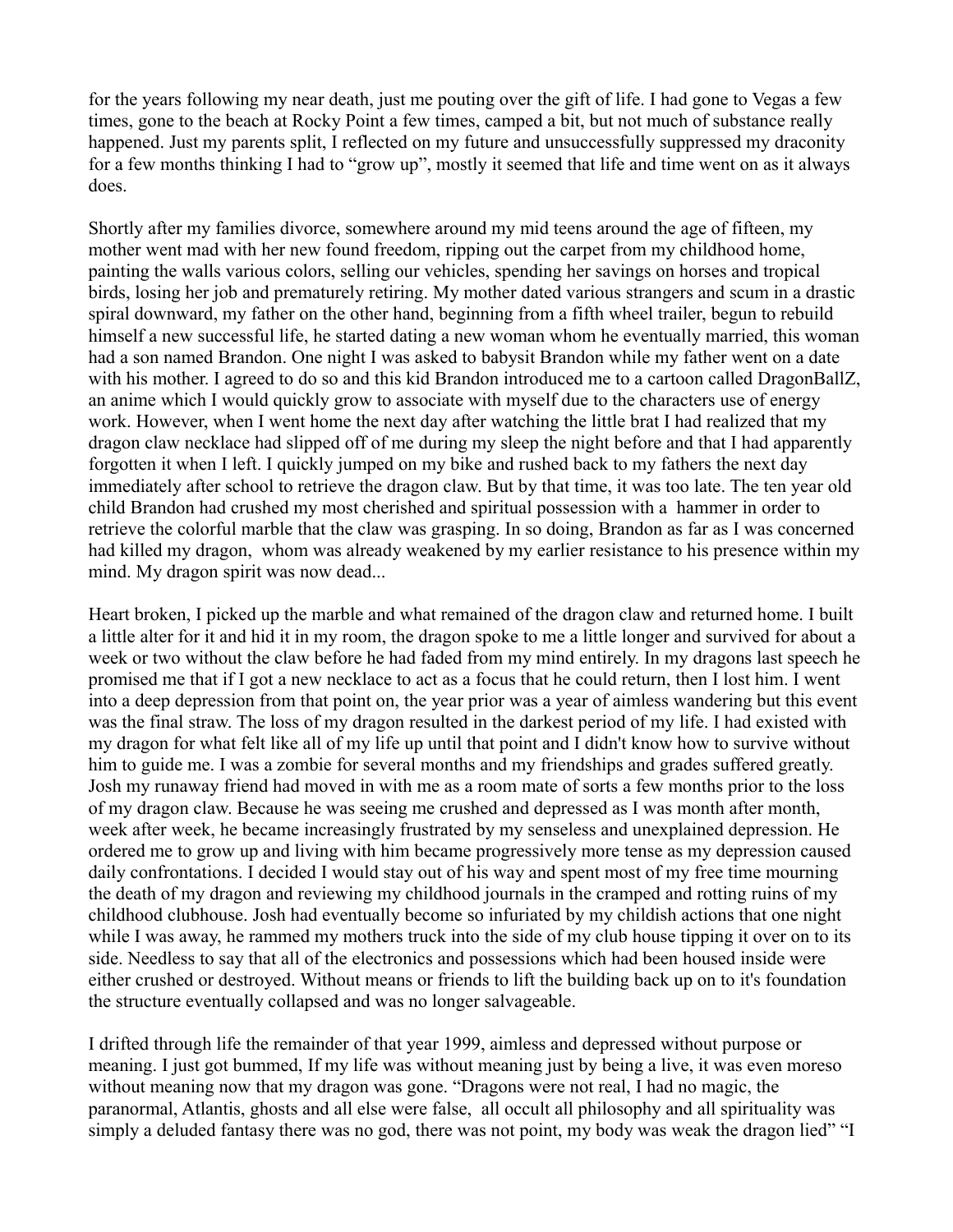was mentally stunted, the dragon lied" "I was worthless the dragon lied" "I should have died, the dragon stopped it and afterwards the entirety of my life was only meaningful due to that make believe dragon, a past incarnation, an insane imaginary friend living in a marble. He was all a lie, insanity, delusions, pointless and worthless.., my past and my life was all just a ridiculous fantasy. In truth all reality was only cold logic." In my teenage depression, I took my hurt and rage out on the religious in my community, hunting down believers and proudly ranting and raving about the superiority of atheism and logic vs the delusions of mans meaningless and cruel beliefs. At some point that year I broke my left collar bone  $(2<sup>nd</sup>$  on the left side) on a friends trampoline, but I didn't even bother seeking help or having it set, I just ignored it and let it heal. The broken bone was just another pain for this body to endure, it was my life. I eventually had a final confrontation with my roommate Josh beginning a fight over what he had done to my former clubhouse. The clubhouse was literally the last refuge of my childhood, the last hint to the glories of my youth and of the time spent with my dragon and friends, the pride I once had and so on. The fight between me and my room mate did massive damage to the structure of my mothers home, destroying doors and walls alike, even a window and all this devastation to my home was done fighting somebody who had for some years been one of my closest friends! My advice is such, never become room mates with a best friend, I learned it the hard way. Ultimately and not unexpectedly I had lost the fight, I was still a very scrawny nerd back then and that confrontation was my one and only true fist fight. Needless to say Josh moved out shortly after that day.

About a month after Josh moved out and about the time I turned sixteen, I went on vacation again to Rocky Point Mexico, there I searched in vain for a new dragon claw necklace but found none that matched the original. I eventually settled on a silver eastern dragon necklace which seemed to call to me. After about a month of wearing it, a new dragon came to me one day while I was at school. This one wasn't the dragon from the claw, but it claimed to be "a part of him" this new dragon was extremely wise and helped me with my class work and day to day situations typically encouraging me to remain calm and rational at all times, he had all the wisdom of my first dragon, but was not the same.

Months later, I found a dragon claw necklace at a yard-sale, this replacement was similar to my original, but it had a white multicolored marble whereas the original dragon claw had a burnt metallic marble. Some time after wearing this new necklace alongside of the eastern dragon pendant, a second entity or dragon persona awakened within me. This one was young very happy and care free. I came to call the young one Jafira, and the older one Veltra, and I asked Jafira and Veltra to help me to reconnect back to my true dragon spirit, the one that spoke from the claw and whom I grew up alongside. They would always say that he was simply asleep within me and that time would bring him back.

In one last final desperation, I found at the Arizona State Fair, in the year 2000, a western dragon necklace wrapped around a glass crystal. I purchased it and did all of the lessons that I was taught by the dragon back when I was a child about how to "charge" his pendant. Then I prayed that it would awaken the dragon from my youth. A third dragon persona came to me a couple days later, a young adult black one, strong and proud but very arrogant and full of pride. This dragon although much more headstrong, was the closest to the dragon that I grew up with and lost. It was not as wise or as energetic, but I accepted that I was now reunited with the dragon from the claw. I would come to name him Korageth based on a dream I had as him and declared him to be my dragon, my true spirit reunited once more. Now that I believed that I was whole again (or so I thought at the time, obviously you can tell that the three dragons were three separate fragments of the original consciousness which I had lost the two years prior...), I and my trio of dragons were now ready to take on the world and start life anew again!.

Armed with my trio of dragons and a restored vigor for life, I was now about seventeen and in high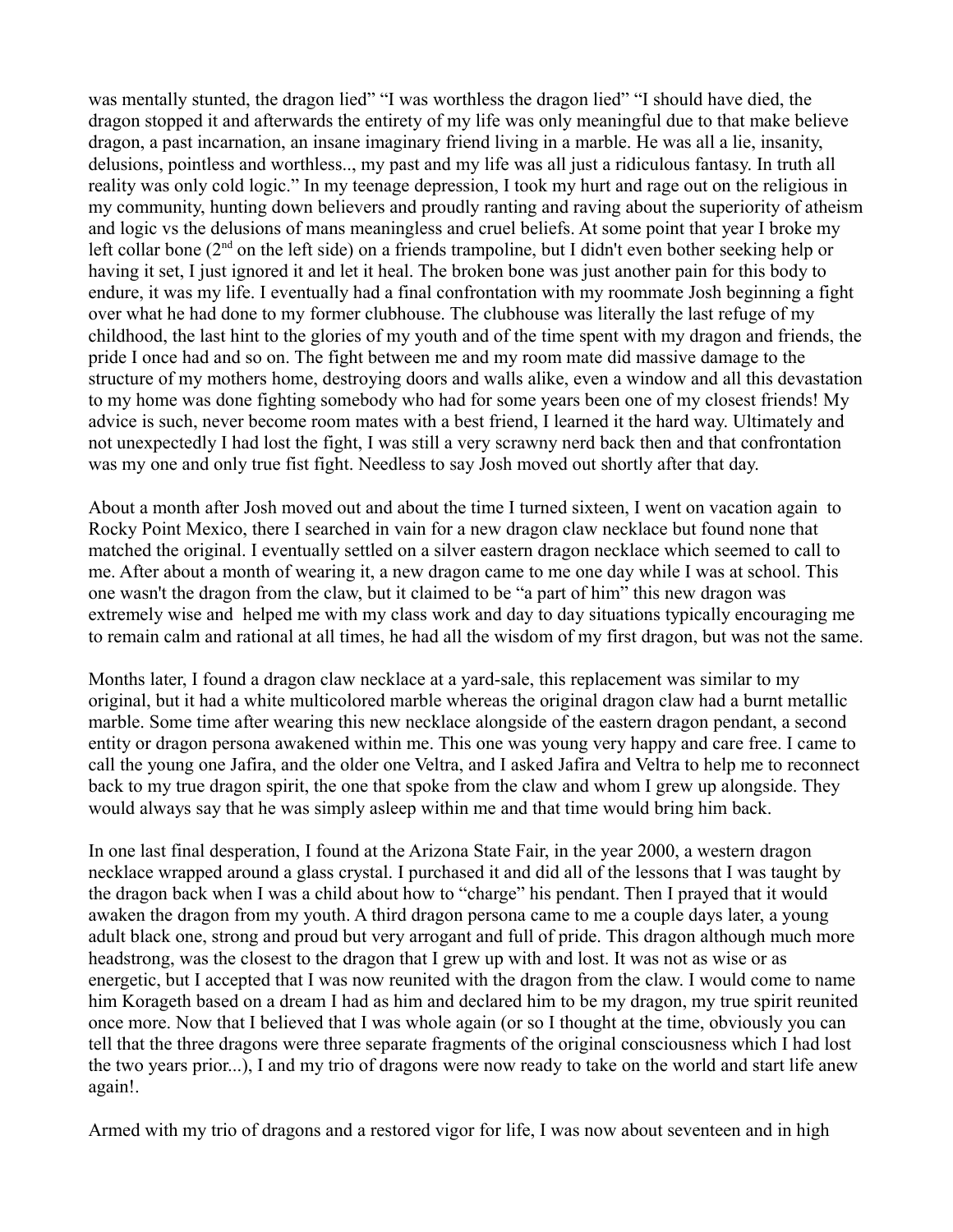school, The year was late 2000, early 2001 and my dragons Korageth and Veltra confronted me about my grades and pointed out that many of my teachers were obviously going easy on me and giving me a free ride due to my having been diagnosed with a learning disability in math during one of my depression streaks. My dragons also pointed out that my past childhood friends were all becoming criminals and that I needed to find new friends who weren't delinquents. So under my dragons directions I dissociated with my childhood friends whom were indeed becoming criminals and quickly and drastically improved all of my grades from C's to A's. During my free time I begun drawing my dragons as I saw them in my mind, I also begun writing stories of their world and what I "Thought" their lives had been like, basing the stories loosely around my old dragon dreams and then asking my trio to fill in the holes, or making "educated guesses" on what they thought happened. I then proclaimed the made up stories to be factual accounts of my trio's lives. (baseless, like so many other claims and thoughts in my youth) I also wrote poems based of the stories and off the world that my dragons had constructed from my dreams and shown me. At the encouragement of my dragons to return to nature and through my longing for a new hideaway similar to my childhood clubhouse, I begun to build several small tree-houses in the deserts scattered around my town so that I would always have a place in which to hide, read and relax. Someplace to draw, to write and rest in peace. By the end of 2001, I had over eight tree houses scattered at all corners of my home town and had explored miles of new desert on my bike. I had again, at their insistence hiked all of the mountains near my home and had credited it all thanks to the help of my trio of dragons and their teachings. Much like their predecessor, they had changed my life for the better and guided me to better myself.

Between the ages of seventeen and eighteen, probably about late 2001. I had just obtained the internet, being a severe late comer to the web I learned and adapted to computers very slowly. But eventually I discovered a site called draconian.com. As throughout my life I had never spoke to anyone about dragons or of my association with them, it felt like a dangerous crime to visit the site. I was conditioned by my dragon and societies expectations to avoid public displays of my infatuation with dragons or reptiles. So I was legitimately worried to visit the site, prior to visiting draconian, I always ensured that everyone in my house was asleep or away. My paranoia on the matter was needless and extreme, but still, I only went to the site at night when everyone was asleep or while home alone. When I did visit the site, I explored every single link in their web directory and read everything that I could possibly find on dragons. The website was a treasure trove of my kind and a dream come true as up until that point I honestly knew very little to nothing about dragons other then what my own had told me in the past. As said, while growing up, I was not allowed to talk or think about them without the risk of ridicule. The Internet had suddenly opened a whole new world for me.. As a result of my explorations I discovered a site called Dragonfire.org, or AltFanDra. Coincidentally, shortly thereafter it would disappear forever, but that one visit to the site was enough for me find that others at least liked dragons as much as I did and shortly afterwards I discovered a site called Tysha Dragons Lair. Tysha's forum was my first experience with a dragonkin message board and it blew me away. From there I had learned for the first time ever, that I was not a lone alien to this world and that there were other people with dragons or who were dragons like myself and most importantly, that I was not alone anymore. That we had a name, "Otherkin" I found Baxil, Tysha, Kanis and the leaders of the day and read of similar experiences to my own. I was no longer a secret or insane, suddenly for the first time I was free!

Suddenly I was validated, everything in my life concerning dragons was validated! That was proof my life was real, I wasn't completely insane! Ironically... the belief that I was insane was the only thing that kept me somewhat stable.. and discovering that I was not alone resulted in a period of time that I like to refer to as the "I am a god!" phase of my life. After discovering that otherkin existed I went completely off the deep end from the excitement and it ignited another long stage of emotional and mental instability in my life. The sudden validation of my spirituality turned me into a fearless egomaniac.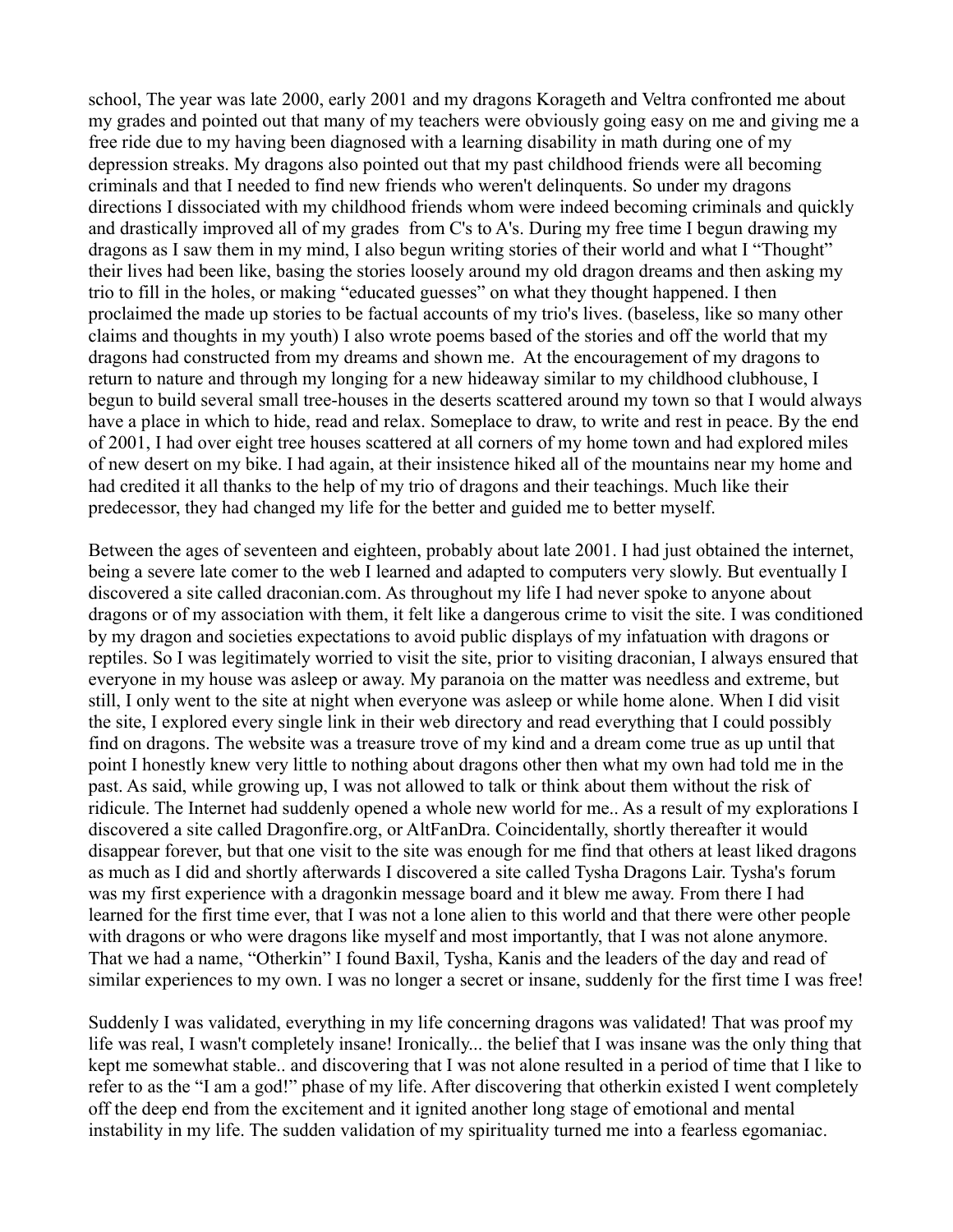From that point on, I stopped caring what my friends and family thought about dragons. I was an adult and they couldn't control me anymore, I slowly begun spending hundreds of dollars gathering anything with a dragon on it, making up for all the lost years of denial and for the suppression of my beliefs. I started with three little dragon statues resting on my computer monitor, moving on to four, six, ten, up to several dozen in the present day. Likewise, while on the internet, I aggressively sought and collected dragon artwork wherever I could find it. While on the internet I spent my nights excessively saving roughly a hundred dragon pictures a day while still on dial-up internet, which I then sorted into categories by type, as of 2011 those categories contained over 18000 dragon images. I also determined that since my dragon and otherkin beliefs where all real, then that possibly meant with a certainty that I was a dragon once before and that I could be one again. As a result of that prideful assumption I forced my trio of dragons to devise a method of creating a vortex of spiritual energy to return me to a dragon form, I was told by them that It was impossible, but I had to try, thus was born the creation and origin of my desert medicine wheel the Spirit Circle!

Although I was in love with the idea that I was not alone I did not associate my self with other dragonkin or otherkin while online. I was very shy on the internet but at the same time I was equally arrogant. I was so impressed with the website Tysha's Lair that I decided that I would rip it off and create my own website, I vowed that I would build a superior version. In my logic this would make me popular and bring my fellow dragonkin to me, greedily I thought, they would draw me pictures and learn from me and I would be their leader! (woot..) likewise in my arrogance I believed at the time, that since I had three dragons that I was unique and somehow superior to all of the other dragon kin and that they would not fully understand my beliefs unless I created a complex website to explain it all to them. So when I created my duplicate of Tysha's site I listed the made up language from my childhood and my made up stories as proof that I was a dragon and introduced my trio in what I considered at the time to be an interactive fashion. I then sat around and waited for the obligatory acceptance of my people as their new leader..(As said, for whatever reason while I was going through that phase, I was an egotistical bastard believing myself to be a draconic god- luckily I was only popular in my head and my shyness ensured that nobody really noticed my activities back then.) Meanwhile during every full moon I would go to my Spirit Circle in the middle of nowhere to dance and do energy work on the construction of a new draconic body. At the time I was certain that I would be the first dragonkin to physically Shift and to show the rest of my kind the way to do it, thus becoming praised as their savior! Fun times, many people tore into me for my various and fluffy views back then particularly J`karrah, Shiari and a few others who were in charge of Tysha's forum, but I blew them all off. "I mean come on, being the only "true dragon" I simply knew better then them."

Through the age of eighteen and nineteen I more or less continued on that way. Egotistical and mad with power while perceiving myself to soon become some kind of dragon savior, whereas a year or two prior to this I had seen myself as nothing but dirt. \*Shrugs\* meh, I blame human puberty, teen years, hormonal imbalances and just good old fashioned stupidity and naivety on my part. Face it, when you are eighteen you are insane and I was insane already to begin with so that was twice the insanity I had to work with. In any case. I built a prototype Jafira's Lair while taking web design classes at a trade school called EVIT and gradually improved upon it to begin my present day website in late 2001. All the while ripping off Tysha and other dragon sites in the process whilst I generally ignored or bashed the very people that I wished to attract, impress or generally be accepted by. I eventually gave up trying to shape-shift at my circle, blaming "the veil of this world as being to powerful", but that defeat did not stop my stupidity, rather I just moved on to a new project where I begun attempting to create a portal to transport me to Korageths home world or at least a portal that could take me to the world from the story that I wrote for him. I figured back then that if I could create a physical gate using quantum mechanics and energy work, then I could come back for the other dragonkin and bring them with me! (yay...) Not